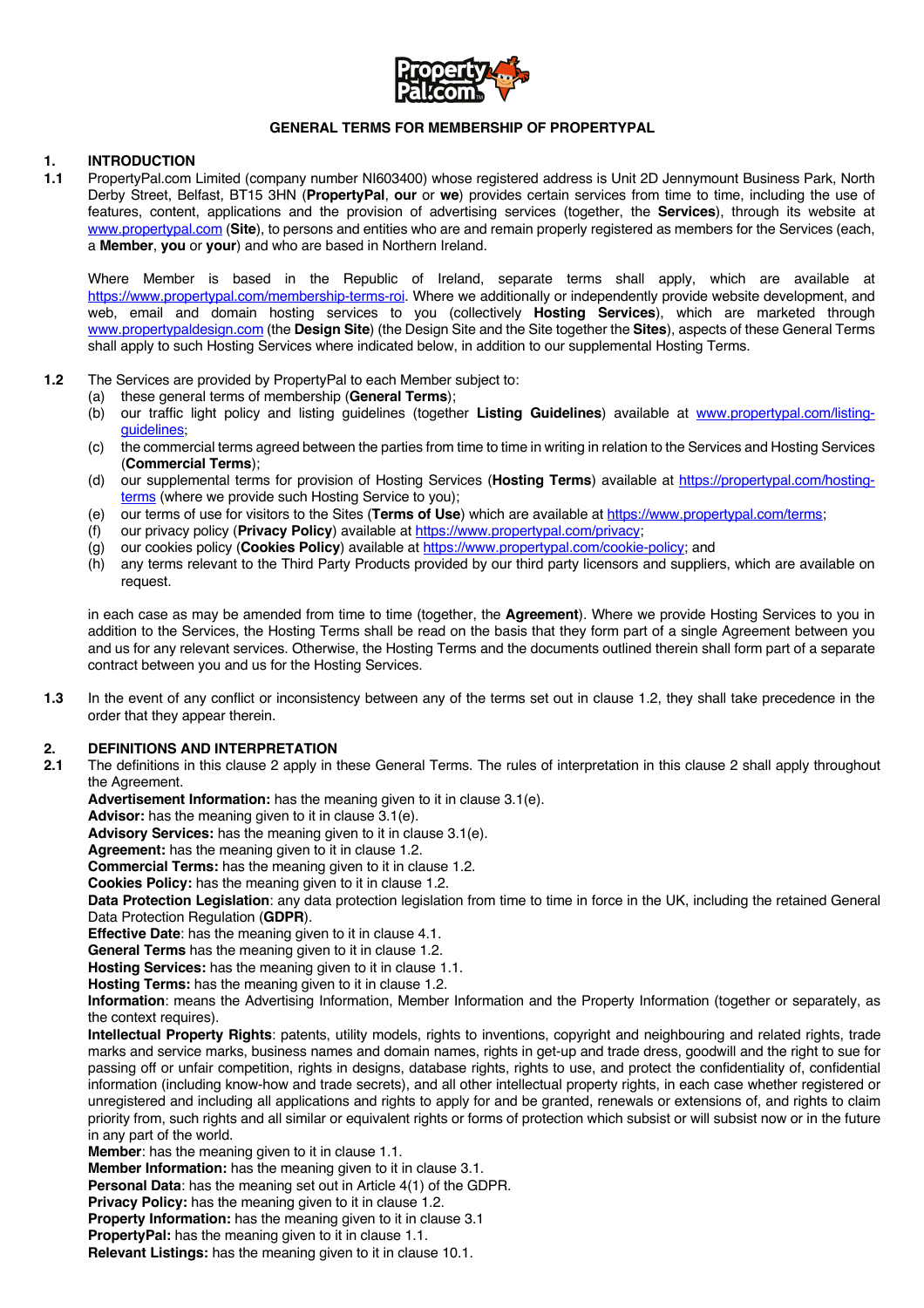**Services**: has the meaning given to it in clause 1.1.

**Site**: has the meaning given to it in clause 1.1.

**Terms of Use:** has the meaning given to it in clause 1.2.

**Third Party Costs:** has the meaning given to it in clause 9.6.

**Third Party Products**: any third party software products, applications or features incorporated into the Site.

- **VAT**: has the meaning given to it in clause 9.6.
- **Visitor**: a visitor to the Site (as the context requires).
- 2.2 Clause headings do not affect the interpretation of the Agreement.<br>**2.3** References to clauses are references to the clauses of these Gene
- **2.3** References to clauses are references to the clauses of these General Terms.<br>**2.4** Unless the context otherwise requires, words in the singular shall include the
- **2.4** Unless the context otherwise requires, words in the singular shall include the plural and in the plural shall include the singular.
- **2.5** A reference to a statute or statutory provision is a reference to it as amended, extended or re-enacted from time to time.
- **2.6** A reference to a statute or statutory provision shall include all subordinate legislation made from time to time.
- **2.7** Any words following the terms including, include, in particular, for example or any similar expression shall be construed as illustrative and shall not limit the sense of the words, description, definition, phrase or term preceding those terms.
- **2.8** References to content include any kind of text, information, image, or audio or video material which can be incorporated in a website for access by a Visitor to that website.
- **2.9** A reference to writing or written includes e-mail but excludes fax.

### **3. ELIGIBILITY**

- **3.1** In entering into the Agreement, Member represents and warrants that:
	- (a) all information submitted by Member as part of its application to become a Member and thereafter (together, **Member Information**) is at the date of its submission and will remain throughout the duration of its membership true and accurate in all respects;
	- (b) it operates as an estate agent and is providing the services normally associated with those operations and has not misrepresented to PropertyPal the nature of its business of the services offered by its business. For the avoidance of doubt, this is taken to require that the Member: (1) deals with clients who buy, sell or rent freehold or leasehold properties in the UK, including commercial and agricultural, (2) is registered with and retains its registration with one of the two independent government approved redress schemes in the UK; (3) is registered with HMRC for anti-money laundering supervision; (4) has paid a data protection fee to the Information Commissioner's Office (ICO); (5) has professional indemnity (PI) insurance in place; and (5) has Client Money Protection (CMP) in place if they are involved in the renting of property;
	- (c) it is not dealing as a consumer for the purposes of the Consumer Rights Act 2015 or equivalent local legislation (as amended);
	- (d) the property information provided by Member to PropertyPal in connection with the Services (**Property Information**) will relate only to unsold/unlet properties (on the basis more specifically outlined in the Listing Guidelines), where Member has received an instruction from the owner or its agent to sell or let such property or land or is itself developing such property or land;
	- (e) all information or content (**Advertisement Information**) provided by Member to PropertyPal in connection with the advertisements it wishes to be hosted on the PropertyPal website promoting the financial advisory services, including mortgage protection and general insurance advice (together **Advisory Services**) offered by its nominated provider (**Advisor**) will relate to a single nominated Advisor, who has authorised the Member in writing to place such advertisements on its behalf and approved the content of such advertisements in writing;
	- (f) if an individual, Member is 18 years of age or older; and
	- (g) Member's use of the Services will not violate any applicable law, regulation or code.
- **3.2** PropertyPal reserves the right to take any steps at any time to satisfy itself that all or any of Member Information is and remains true and accurate in all respects, and Member shall provide all co-operation and assistance reasonably required by PropertyPal to so satisfy itself.
- **3.3** PropertyPal reserves the right to terminate the Agreement and the provision of Services (or any part of them, including any relevant listings or advertisements posted by a Member) immediately (and without notice) if at any time:
	- (a) it is unable to satisfy itself that any Information is true and accurate in all respects; or
	- (b) the Member is in breach of any of the representations or warranties set out in the Agreement.

# **4. SERVICES**

- **4.1** In consideration of the fees set out in the Commercial Terms, PropertyPal will provide the Services on and subject to the Agreement. The Agreement shall be formed once a prospective Member has completed its application to become a Member and PropertyPal has confirmed in writing its acceptance of that membership (the **Effective Date**).
- **4.2** PropertyPal shall use all reasonable endeavours to make the Services available 24 hours a day, 7 days a week, except for scheduled or unscheduled maintenance periods, and will perform the Services with reasonable skill and care. PropertyPal does not warrant that the use of the Services will be uninterrupted or error free nor that the Services will meet Member's or its customer's or nominated Advisor's requirements.
- **4.3** This Agreement shall not prevent PropertyPal from entering into any other arrangement or agreement (including, a similar agreement) with any other party.
- **4.4** Any Third Party Products incorporated within the Site shall be supplied in accordance with the relevant third party's standard terms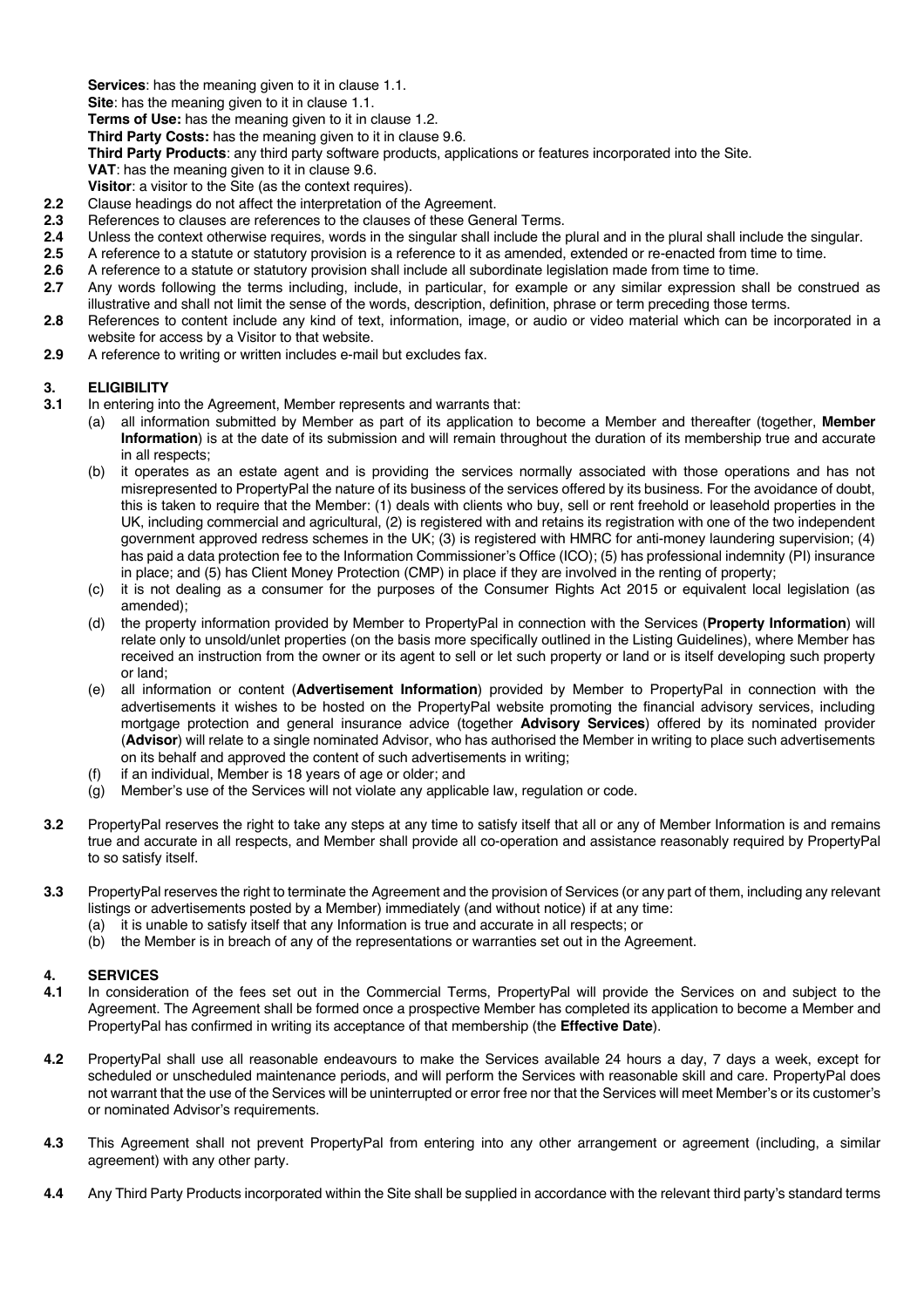which are available on request.

**4.5** Member acknowledges that PropertyPal's ability to provide the Services is dependent upon the full and timely co-operation of Member (which Member agrees to provide), as well as the accuracy and completeness of any information or data provided by Member. Accordingly, Member shall provide PropertyPal with access to, and use of, all information, data and documentation reasonably required by PropertyPal for the performance by PropertyPal of its obligations under the Agreement.

# **5. PROPERTY INFORMATION, ADVERTISEMENT INFORMATION AND LISTINGS ON THE SITE**

- **5.1** Member represents and warrants that it owns or has proper permissions in and to all necessary right, title and interest in:
	- (a) all Information, and
	- (b) has all legal rights necessary to submit and display or permit PropertyPal to display same on the Site and shall maintain sufficient archives and back-ups from time to time of the Information. PropertyPal shall follow its own archiving procedures in respect of the Information. In the event of any loss or damage to the Information, Member's sole and exclusive remedy shall be for PropertyPal to use reasonable endeavours to restore the lost or damaged Information from the latest back-up of such Information held by PropertyPal. PropertyPal shall not be responsible for any loss, destruction, alteration or disclosure of the Information caused by any third party.
- **5.2** In relation to the Site, specifically, Member shall be entitled to upload, amend or remove existing listings or Member's own feed of available properties (subject to the terms of the Agreement), or amend the details of the Advertisement Information, for the purposes of ensuring continued accuracy of the information contained therein. Member shall not be permitted to materially amend existing listings to the extent that they advertise a property that is different from that originally listed. Member may manually upload any further listings onto their own website and elect to also upload such listing to the Site. From time to time, PropertyPal may capture any listings not previously captured, or receive listings from Members, and shall display same on the Site. Member hereby acknowledges and agrees that PropertyPal is authorised to perform such data capture. PropertyPal reserves the right to remove or amend or restrict any content posted on the Site (including removing any listings in totality) that breaches the Listing Guidelines or the terms of the Agreement from time to time at its sole discretion.
- **5.3** Member acknowledges that the Advertising Information it provides in respect of its nominated Advisor shall be attached to all Relevant Listings posted by that Member on the Site. The Member's nominated Advisor must, at all times, be and remain authorised and regulated by the Financial Conduct Authority (**FCA**) and permitted by the FCA to carry on authorised regulated Advisory Services to which its authorisation relates and which are advertised as part of the Advertisement Information. The Member shall provide an appropriate statement, in the format required by PropertyPal from time to time, which sets out the Advisor's authorisation number and provides all such other details as are requested by PropertyPal from time to time, in such format as PropertyPal requires, and in accordance with any guidelines provided by PropertyPal, from time to time. The Advertisement Information, and the Advisory Services provided by the Advisor pursuant to that advertisement, must otherwise comply with all relevant laws, statutes, regulations and codes (including the FCA handbook and all relevant guidance therein) and be delivered using reasonable skill and care, and the Member shall be responsible for same. PropertyPal shall have final editorial discretion on the format of any Advertising Information provided and whether it meets PropertyPal's requirements.
- **5.4** The Member shall inform PropertyPal if there are any negative regulatory findings attaching to its Advisor, or if there are any other circumstances arise which impair or restrict or are likely to impair or restrict the Advisor's ability to perform the Advisory Services as required above, including any circumstances that might lead to the revocation of the Advisor's authorisation. The Member shall also procure that the Advisor shall retain a record of all leads generated through advertisements featured on the PropertyPal Site.
- **5.5** The Member shall have and ensure that its Advisor acknowledges in writing that it shall have, no authority, and shall not hold itself out, or permit any person to hold itself out, as being a representative of PropertyPal and/or otherwise authorised to bind PropertyPal in any way and shall not do any act which might create the impression that the Advisor is so authorised by PropertyPal, or that it has been endorsed in any way by PropertyPal or any third party. The Member shall also ensure that the Advisor has appropriate professional indemnity insurance in place to cover the provision of the Advisory Services.
- **5.6** Any listings captured or uploaded to the Site, and any Information included therein, shall comply with the Agreement.
- **5.7** In relation to the Site, specifically, all listings, whether relating to sale or rental properties, shall refer to one property only.
- **5.8** Without prejudice to the generality of our general right to remove any listings or any Information featured on any listing where they do not comply with the Agreement, PropertyPal reserves the right to remove from the Site any listings using generic property descriptions or referring to more than one property or soliciting contact from users regarding other properties or additional services.
- **5.9** PropertyPal reserves the right to remove any property listed which has been sold or let.
- **5.10** Member must handle all Relevant Listings itself, and not permit customers any access to the Services, including allowing customers to upload Relevant Listings or set prices. Member must provide all relevant estate agency services in respect of each Relevant Listing (other than managing viewing appointments), including valuations, price negotiations and issuance of any relevant memorandum of sales in respect of the sale of the property the subject of any Relevant Listing. Member may not permit customers or third parties to upload details of Relevant Listings to their own proprietary software systems which then connect to the Services, e.g., allowing customers or third parties to indirectly upload Relevant Listings themselves, without proper oversight and review of the content of any such Relevant Listings by one of Member's employees.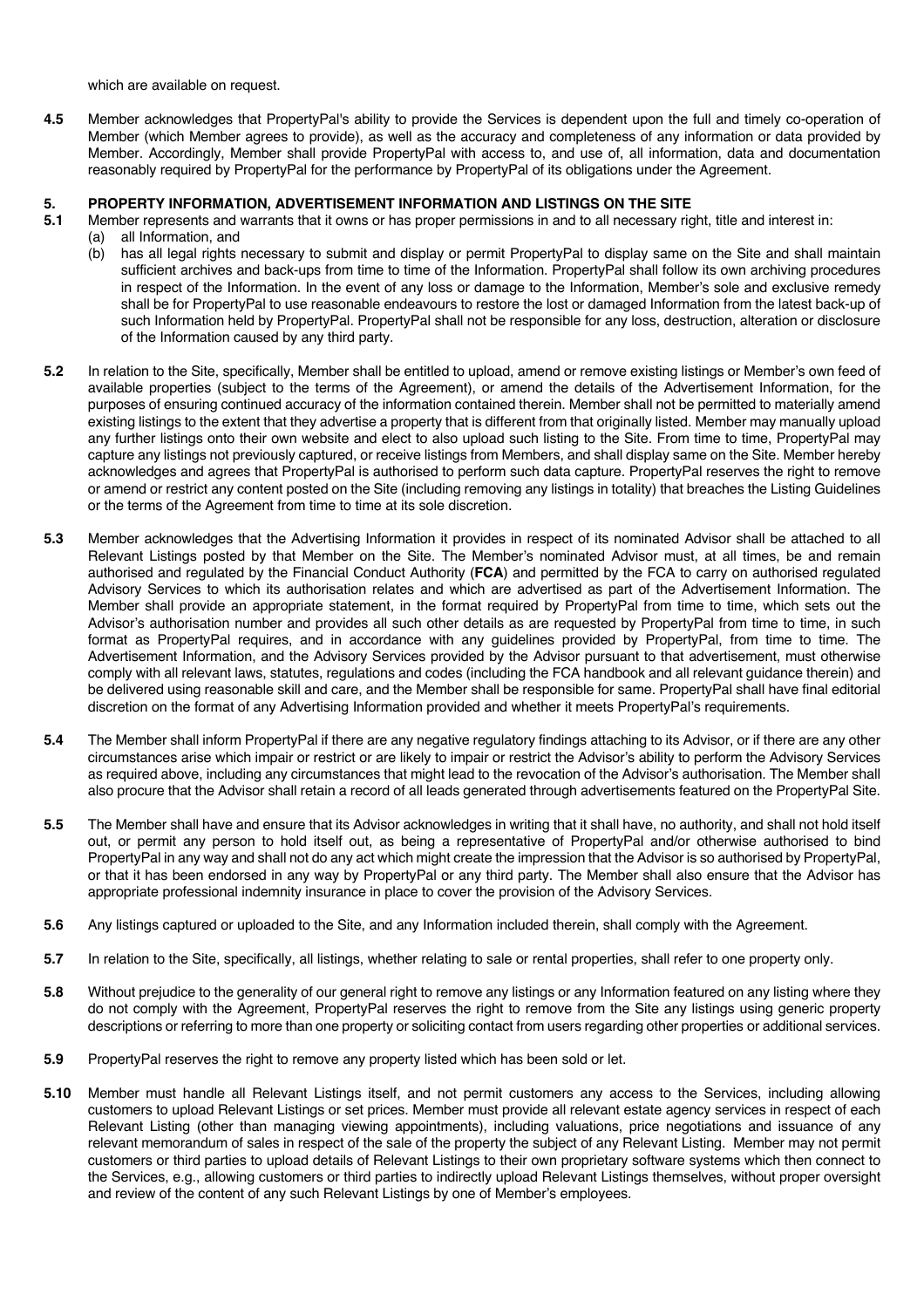# **6. UNACCEPTABLE CONTENT**

- **6.1** Member warrants and represents that any information posted on the Site will not include the following items:
	- (a) First names, last names, telephone numbers, street addresses (other than the address of the property being advertised), email addresses or other contact details or information identifying private individuals (i.e., Personal Data relating to same), save that Advertisement Information may include a name, telephone number, business address, email or other contact information approved by PropertyPal relating to the nominated Advisor the subject of that advertisement;
	- (b) any content soliciting personal information from anyone under 18;
	- (c) any content that PropertyPal deems offensive;
	- (d) any content promoting racism, terrorism, hatred or physical harm against any group or individual; any content which harasses or advocates harassment of another person;
	- (e) any content containing nudity or violent, sexually explicit or otherwise objectionable subject matter;
	- (f) any content promoting information that you know or have reason to believe is false or misleading or promotes illegal activities or conduct that is objectionable, abusive, threatening, obscene, defamatory or libellous;
	- (g) in relation to the Site only, any advertising or marketing content (including any photographs displaying anything other than interior or exterior photographs of the property being listed, or photographs otherwise taken within the geographical perimeter of the property (such photographs may contain a watermark relating to the entity taking same, but no other marketing or advertising content or logos), save for any approved Advertising Information relating to the Member's nominated Professional Advisor to be contained within the format prescribed and approved by PropertyPal from time to time;
	- (h) anything that is unlawful or immoral, including which breaches any relevant anti-discrimination law or legislation, or any relevant financial legislation or regulation; or
	- (i) any content that promotes an illegal or unauthorised copy of another person's copyrighted work or otherwise infringes a third party's Intellectual Property Rights.

Despite the restriction set out in this clause 6.1, it is possible that content provided by other persons or entities to us for inclusion on the Site may contain such unacceptable material, products or services, and PropertyPal assumes no responsibility or liability to you in respect of such material, products or services.

**6.2** Member must comply with the Estate Agents Act 1979 (as amended), in relation to Northern Ireland, as applicable, and all other relevant laws, legislation and standards of best practice (including those issued by the relevant bodies in both Northern Ireland) applicable to the services provided by Member to its customers.

# **7. PROHIBITED ACTIVITY**<br>**7.1** The following is a non-ex-

- **7.1** The following is a non-exhaustive list of the type of activity that is prohibited on the Site and through your use of the Site or Services. PropertyPal reserves the right to investigate and take appropriate action against any person or entity who, in the opinion of PropertyPal, violates this clause 7.1, including, without limitation, reporting such person or entity to law enforcement authorities. Prohibited activity includes, but is not limited to:
	- (a) incitement to racial hatred, incitement to terrorism, fraud, harassment, stalking, spamming, spimming, posting obscene material, pornography, drug dealing, sending of viruses or other harmful files, copyright infringement, trade mark infringement, breach of confidence or theft of trade secrets or any criminal activity, tortious act or civil wrong;
	- (b) transmitting any chain letters or junk email to other users. It is also prohibited to use any information obtained from the Services in order to contact, advertise to, solicit, or sell to any other person or entity without the prior consent of that person or entity;
	- (c) any automated use of the Sites, such as using scripts to perform automated operations;
	- (d) interfering with, creating an undue burden on, or disrupting the Site or Services or the networks or services connected to same;
	- (e) attempting to impersonate another person or entity;
	- (f) using the account, username or password of another Member at any time or disclosing your password to any third party or permitting any third party to access your account, including to permit any person (i.e. one of a Member's customers) to upload a Relevant Listing directly;
	- (g) selling or otherwise transferring your profile;
	- (h) using any information obtained from the Site or Services in order to harass, abuse, or harm another person or entity;
	- (i) using the Site or Services in a manner inconsistent with any and all applicable laws, regulations and codes;
	- (j) modifying, accessing or making available data stored on a computer device which you have accessed through our network, unless authorised by the owner of the data;
	- (k) making available or uploading files that contain software or other material, data or information not owned or licensed to you or collecting information about others (e.g. names/addresses) without their prior consent;
	- (l) making available, uploading or distributing by any means any material or files that contain any viruses, bugs, corrupt data, "Trojan horses", "worms" or any other harmful software;
	- (m) falsifying the true ownership of software or other material or information contained in files made available via the Site or Services.

### **8. THIRD PARTY CONDUCT**

**8.1** Member is responsible for violations of the Agreement by anyone using the Site, updating Relevant Listings and/or availing of Services we provide to Member with Member's permission, or on an unauthorised basis as a result of Member's failure to use best security precautions to secure its login details or the Services we provide to Member at Member's end. Member's use of the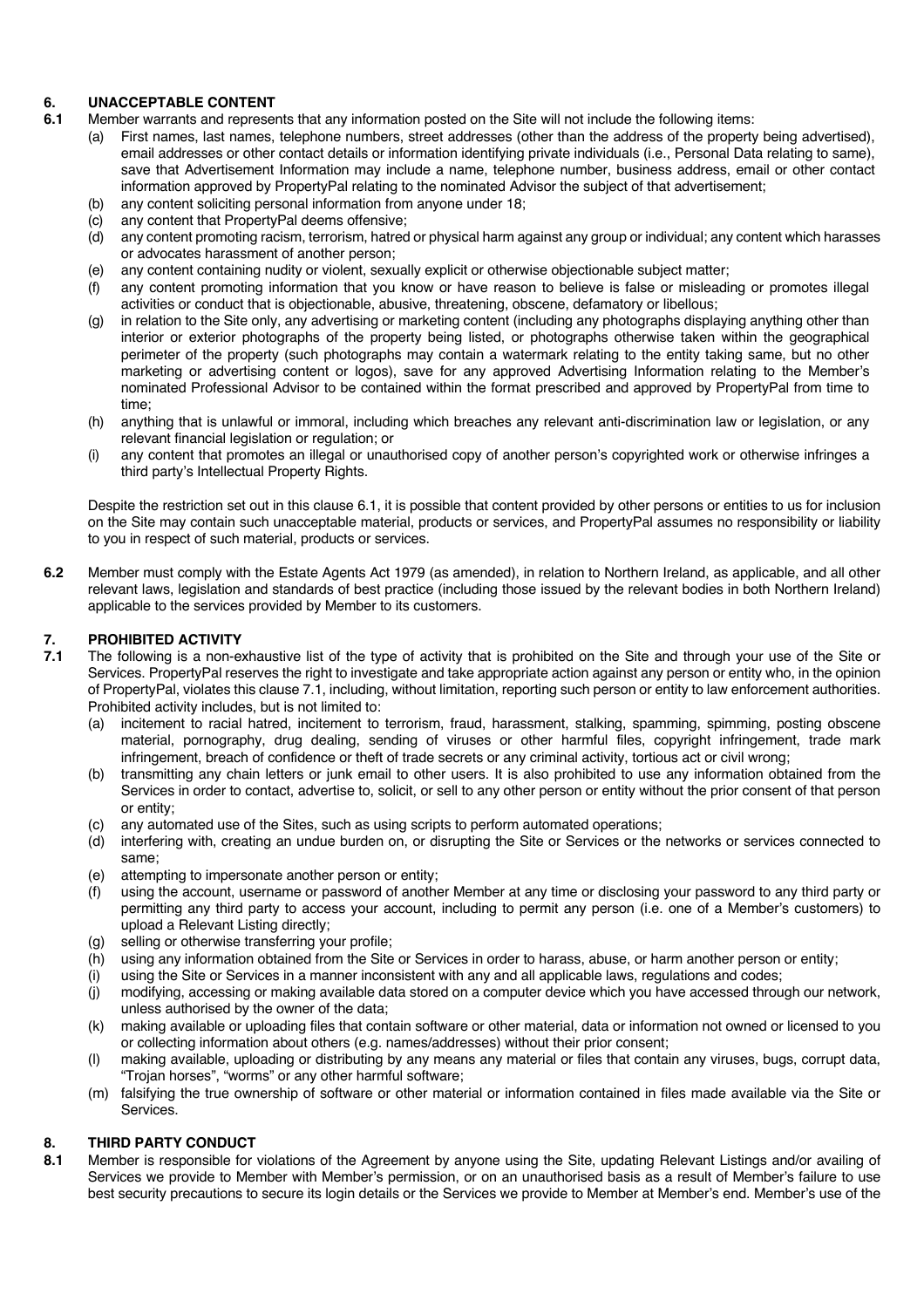Services to assist another person in an activity that would violate the Agreement if performed by Member is a violation of the Agreement.

**8.2** Member must use best efforts to secure any device or network within you control against being used in breach of the applicable laws against spam and unsolicited email, including where appropriate by the installation of antivirus software, firewall software and operating system and application software patches and updates. Our right to suspend or terminate the Service applies even if a breach is committed unintentionally or without Member's authorisation, including through a Trojan horse or virus.

# **9. PAYMENT – YOUR ATTENTION IS PARTICULARLY DRAWN TO THIS CONDITION**

- **9.1** In return for provision of the Services, you agree to pay the fees set out in the Commercial Terms and to comply with the Agreement.
- **9.2** The payment options available to each Member are (as set out from time to time on www.propertypal.com/waystopay): **Direct Debit** - these will be collected for Services on or 14 days after the invoice date. PropertyPal reserves the right to collect any overdue balances on your account via Direct Debit. If Member chooses to pay otherwise than via direct debit, a £5 per month administration charge will be levied by PropertyPal.

**Online Credit/Debit Card Payment**- your monthly invoice will contain a link to make an online payment via credit or debit card. This can be done at any time within the payment terms set out in the invoice.

**Cheque** - cheques should be made payable to "PropertyPal.com Limited" and must be received prior to the due date for payment set out in the invoice.

**Bank Transfer** - bank details are provided on our invoices and any bank transfer should reach our account prior to the due date for payment set out in the invoice.

Member may not make payment to PropertyPal by any other means other than those detailed above without PropertyPal's prior authority provided to Member in writing or electronic mail.

All invoices specifically raised by PropertyPal are payable within 14 days of the date of issue (or on the alternative date you have agreed with us in any Commercial Terms).

- **9.3** If PropertyPal has not received payment within 30 days of the due date for payment, then, without prejudice to any other rights and remedies of PropertyPal: PropertyPal may, without liability to Member, disable Member's account and access to all or part of the Services and/or Hosting Services and remove all or any of Member's listings or advertisements and take down any Hosted Site (as defined in the Hosting Terms) until such time as the outstanding payment and any interest thereon is paid in full by Member. If any amount is overdue for any reason PropertyPal may charge interest on any outstanding amounts, such interest to accrue on a daily basis on such due amounts at an annual rate equal to 8% over the then current base lending rate of Danske Bank A/S in Northern Ireland from time to time, commencing on the due date and continuing until fully paid, whether before or after judgment (and continuing notwithstanding any termination or expiry of the Agreement).
- **9.4** All amounts and fees stated or referred to in the Agreement shall be payable in pounds sterling, are non-cancellable and nonrefundable; and are exclusive of value added tax, which shall be added to PropertyPal's invoice(s) at the appropriate rate.
- **9.5** If an account is deemed to be operating outside PropertyPal's credit terms, we reserve the right to insist on future payments being made via Direct Debit.
- **9.6** The fees set out in the Commercial Terms document published on the Site shall be exclusive of value added tax or other applicable sales or consumption tax (**VAT**) and any costs of Third Party Products included, featured on or relating to those aspects of the Site specific to Member and/or its listings (the **Third Party Costs**).

Any VAT shall be added to invoices or deductions by PropertyPal at the applicable rate from time to time payable in respect of the fees for Services, as well as any Third Party Costs, which shall be re-charged to Member at cost plus reasonable administrative charges and mark-up (which may be specified in the Commercial Terms from time to time).

- **9.7** Time for payment and performance of Member's other obligations shall be of the essence of the Agreement.
- **9.8** Each party shall make all payments due under the Agreement in full without any deduction whether by way of set-off, counterclaim, discount, abatement or otherwise unless the other has a valid court order requiring an amount equal to such deduction to be paid by the other to the first party. The party owing money agrees not to resist enforcement of any judgment, should the party owed money be granted a judgment in enforcement of any money debt.

#### **10. WARRANTIES & INDEMNITY**

- **10.1** Each Member is solely responsible for any liability arising out of the content of all listings (or, where applicable, advertisements in respect of its nominated Advisor) attributable to it which are displayed on the Site (whether received by way of manual upload or data capture or otherwise) (the **Relevant Listings**).
- **10.2** Each Member warrants, represents and undertakes that:
	- (a) it holds the necessary rights to permit PropertyPal to use and reproduce the content of all Relevant Listings, and shall be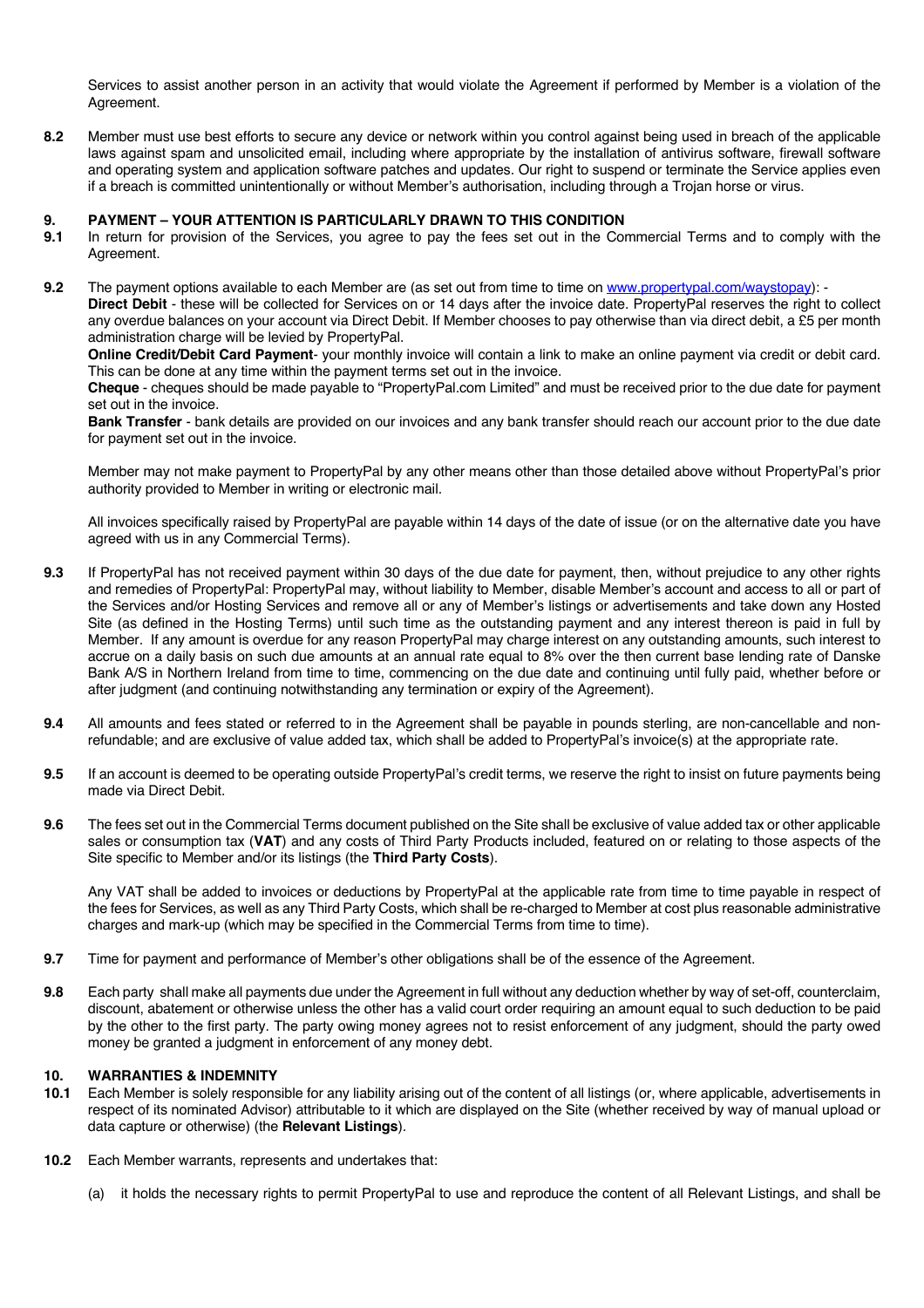responsible for obtaining and paying for any applicable licences and consents for such content to enable PropertyPal to do so. Each Member shall be responsible for any and all payments due to third parties as a result of such publications;

- (b) none of the content contained in any of the Relevant Listings shall infringe the copyright or any other Intellectual Property Rights or proprietary rights of any third party or contain anything which is defamatory, offensive, obscene or misleading or which violates the privacy or data rights of any third party (including under the Data Protection Legislation). Each Member warrants, represents and undertakes that the use, reproduction, distribution or transmission of the content of all Relevant Listings will not cause PropertyPal to violate any statutory or regulatory duty or any criminal laws or any rights of any third parties, including but not limited to, such violations as infringement or misappropriation of any Intellectual Property Right, music, advertising, unfair competition, defamation, invasion of privacy, financial regulation, violation of any anti-discrimination law or regulation, or any right of any person or entity;
- (c) none of the Relevant Listings will constitute "financial promotions" within the meaning of the Financial Services and Markets Act 2000, as amended, other than the advertisements for Advisory Services, and that such advertisements shall be permitted within that Act;
- (d) it shall comply at all times, or procure the compliance at all times, with all applicable laws relevant to it and the services it provides, as well as all guidelines issued by PropertyPal from time to time and notified to Member;
- (e) no Relevant Listing shall contain any advertising or marketing content (including any photographs displaying anything other than interior or exterior photographs of the property being listed, or photographs otherwise taken within the geographical perimeter of the property (such photographs may contain a watermark relating to the entity taking same, but no other marketing or advertising content or logos), save for any approved Advertising Information relating to the Member's nominated Professional Advisor to be contained within the format prescribed and approved by PropertyPal from time to time;
- (f) it shall not do anything that may bring PropertyPal or the Sites into disrepute;
- (g) it shall be responsible for and ensure the accuracy and completeness of the Relevant Listings;
- (h) it shall not, in any of the Relevant Listings, seek to advertise or promote any competitor of PropertyPal; and
- (i) that it will comply with all relevant requirements of the Data Protection Legislation and any guidance issued by the Information Commissioner in relation to obtaining, storing and use of personal data derived from viewers of Relevant Listings), where such information has been made available to you, and act only as a data processor with regard to such information processing it only in accordance with our instructions from time to time and shall not process it for any purpose other than those expressly authorised by us (specifically including the requirement that you only use details of any individual passed to you enquiring about a particular property to respond to them regarding that property alone), and comply with the additional requirements around data protection set out in the Hosting Terms;
- (j) no Relevant Listing shall contain last names, telephone numbers, street addresses (other than the address of the property being listed), email addresses or other contact details or information identifying private individuals (i.e. Personal Data relating to same), save that Advertisement Information may, where approved by PropertyPal include a name, telephone number, business address, email or other contact information relating to the nominated Advisor (or one of their employees) the subject of that advertisement; and
- (k) that it will comply with the Privacy and Electronic Communications (EC Directive) Regulations 2003, or any successor or similar legislation having the force of law in the UK from time to time.
- **10.3** Each Member shall indemnify and hold PropertyPal harmless against all actions, proceedings, costs, damages, expenses, penalties, claims, demands and liabilities (including consequential losses and loss of profit and all reasonable legal costs and expenses) arising from any breach by Member of the Agreement. This clause 10.3 shall continue in full force and effect notwithstanding any suspension, expiry or termination of the contractual relationship.
- **10.4** PropertyPal warrants to each Member that it shall not directly operate as an estate agent (meeting the criteria outlined in clause 3.1(b) above) for the duration of the Agreement with any such Member.

### **11. LIMITATION OF LIABILITY AND THIRD PARTY SERVICES - YOUR ATTENTION IS PARTICULARLY DRAWN TO THIS CONDITION**

- **11.1** Under no circumstances shall PropertyPal be liable for:
	- (a) any indirect, consequential, incidental, special, exemplary or punitive loss, damage, costs or expenses; or
		- (b) loss of profit; or
		- (c) loss of business; or
		- (d) loss of reputation; or
		- (e) depletion of goodwill; or
		- (f) loss of, damage to, or corruption of data,

even if such are foreseeable, and whether or not PropertyPal has been advised of the possibility of such losses, damages, costs or expenses.

- **11.2** PropertyPal shall in no event be liable for any more than an amount equal to the total amount paid by you to PropertyPal in respect of any Services or Hosted Services in respect of which the liability arose.
- **11.3** PropertyPal makes no representations and hereby disclaims all warranties (express or implied) to the fullest extent permitted by law.
- **11.4** PropertyPal shall have no liability for any failure or delay affecting production or transmission of the Sites and any listing, or for otherwise failing to comply with its obligations under the Agreement, where such failure or delay results from any governmental action, third party act, fire, flood, storm, insurrection, power failure, riot, explosion, war or terrorist activity, embargo, strikes or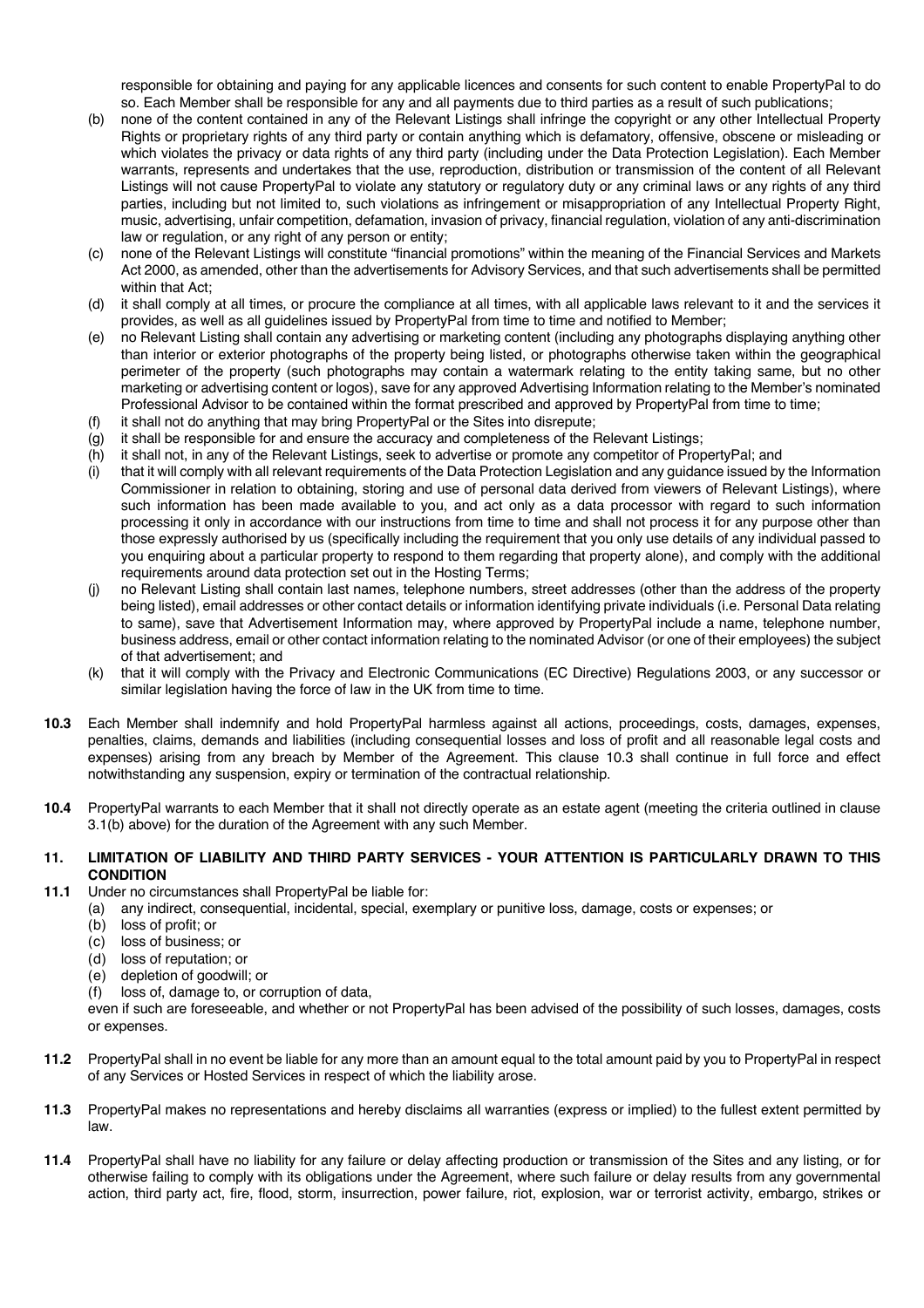other industrial action (whether legal or illegal), labour or material shortage, compliance with any law or governmental order, rule, regulation or direction, transportation interruption of any kind, work slowdown, transmitter or satellite degradation, failure of the internet or other technical facilities or any other interruption or failure or other condition beyond the reasonable control of PropertyPal.

- **11.5** Nothing contained in the Agreement excludes or limits PropertyPal's liability for death or personal injury caused by PropertyPal's negligence or fraudulent misrepresentation, or for any other liability which cannot be excluded or limited as a matter of relevant law.
- **11.6** Any dates given or timeframes provided by PropertyPal in respect of the Services, including within the Commercial Terms, shall be estimates only.
- **11.7** You may use standalone third party applications when accessing the Services, for example where you make use of an application to authenticate or access the Service. While the Agreement represents PropertyPal's agreement with you, other parties' terms govern their relationships with you for use of those applications. Whilst we take no responsibility for your adherence to such terms or the actions taken by such third-parties, you agree that you will honour and adhere to such terms when using the Services and not hold us responsible for any interactions with such third parties or their terms, including for wrongful or negligent acts or omissions, or breaches of contract.
- **11.8** You acknowledge that we do not control the content, information or services found on or on or accessible through any third party sites or applications accessible through or linked from the PropertyPal Site. We accept no liability regarding such third-party applications, sites or services and any actions resulting from your use of same. Their availability on or through our Site does not mean we endorse, support or warrant same.

### **12. INTELLECTUAL PROPERTY**

- **12.1** You shall grant PropertyPal a non-exclusive, royalty-free, perpetual licence to copy, reproduce, display, publish, adapt and otherwise use the information and content received by PropertyPal from you for any purpose.
- **12.2** In connection with your receipt or use of the Services and Hosted Services, you may not post, modify, distribute or reproduce any Intellectual Property Rights or other proprietary information belonging to others without obtaining the prior written consent of the owner of such proprietary rights.

### **13. CONFIDENTIAL INFORMATION**

PropertyPal and Member agree to keep confidential, any information obtained about the other which concerns the business, finances, technology or affairs of the other party which is not in the public domain (other than by breach of the Agreement or other unauthorised disclosure by any person), and which would be regarded by a reasonable business person as confidential and/or which is expressly marked or designated as such by the disclosing party, except such information that that party is required to disclose by law. This clause 13 shall survive expiry or termination of Member's registration with PropertyPal.

#### **14. TERM & TERMINATION**

- **14.1** This Agreement shall continue unless and until terminated in accordance with the Agreement.
- **14.2** Without affecting any other right or remedy available to it, either party may terminate the Agreement (and the provision of Services) with immediate effect by giving written notice to the other party if: the other party fails to pay any amount due under the Agreement within 14 days of the due date for payment; or the other party commits a material breach of any other term of the Agreement which breach is irremediable or (if such breach is remediable) fails to remedy that breach within a period of 14 days after being notified to do so; or the other party repeatedly breaches any of the terms of the Agreement in such a manner as to reasonably justify the opinion that its conduct is inconsistent with it having the intention or ability to give effect to the terms of the Agreement (on the basis set out in the Listing Guidelines, specifically the traffic light policy therein); or the other party suspends, or threatens to suspend, payment of its debts or is unable to pay its debts as they fall due or admits inability to pay its debts or, being a company, is deemed unable to pay its debts within the meaning of Article 103 of the Insolvency (Northern Ireland) Order 1989, or the other party (being an individual) is deemed either unable to pay its debts or as having no reasonable prospect of so doing, in either case, within the meaning of Article 259 of the Insolvency (Northern Ireland) Order 1989, or the other party (being a partnership) has any partner to whom any of the foregoing apply; or the other party (being an individual) is the subject of a bankruptcy petition, application or order; or the other party (being an individual) dies or, by reason of illness or incapacity (whether mental or physical), is incapable of managing their own affairs or becomes a patient under any mental health legislation; or the other party commences negotiations with all or any class of its creditors with a view to rescheduling any of its debts, or makes a proposal for or enters into any compromise or arrangement with its creditors other than for the sole purpose of a scheme for a solvent amalgamation or solvent reconstruction; or a petition is filed, a notice is given, a resolution is passed, or an order is made, for or in connection with the winding-up of that other party other than for the sole purpose of a scheme for a solvent amalgamation or solvent reconstruction; or an application is made to court, or an order is made, for the appointment of an administrator, or if a notice of intention to appoint an administrator is given or if an administrator is appointed, over the other party; or the holder of a qualifying floating charge over the assets of that other party has become entitled to appoint or has appointed an administrative receiver; or a person becomes entitled to appoint a receiver over the assets of the other party or a receiver is appointed over the assets of the other party; or a creditor or encumbrancer of the other party attaches or takes possession of, or a distress, execution, sequestration or other such process is levied or enforced on or sued against, the whole or any part of the other party's assets and such attachment or process is not discharged within 14 days; or any event occurs, or proceeding is taken, with respect to the other party in any jurisdiction to